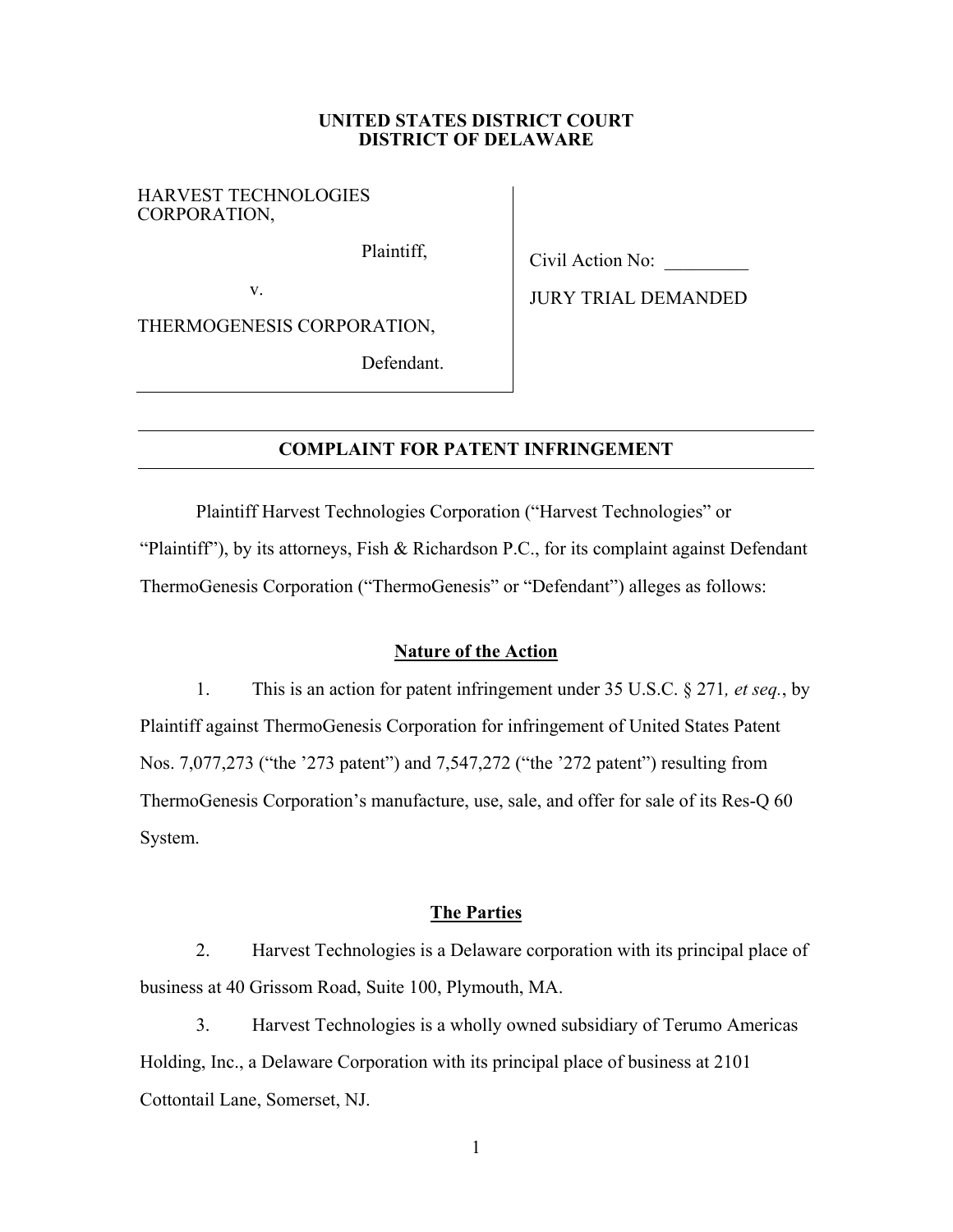4. On information and belief, ThermoGenesis is a Delaware corporation with its principal place of business at 2711 Citrus Road, Rancho Cordova, CA.

## **Jurisdiction and Venue**

5. This action arises under the patent laws of the United States of America, United States Code, Title 35, Section 1, *et seq.* This Court has jurisdiction over the subject matter of this action pursuant to 28 U.S.C. §§ 1331 and 1338(a).

6. This Court has personal jurisdiction over ThermoGenesis because, on information and belief, ThermoGenesis is a Delaware corporation. Further, on information and belief, ThermoGenesis has committed acts of infringement in this District by advertising, marketing, offering for sale, and selling infringing products in this District. Further, on information and belief, ThermoGenesis has conducted business in the District and offers to sell and sells its products and services in this District.

7. Venue is proper in this Court pursuant to 28 U.S.C. §§ 1391 and 1400(b).

#### **Background**

8. Harvest Technologies is engaged in the business of designing, manufacturing, and selling point-of-care autologous platelet and stem cell enrichment products. These products include the SmartPreP® and SmartPreP® 2 Platelet Concentration System and the SmartPreP® 2 BMAC System.

9. The '273 patent, entitled "Blood Component Separator Disk," issued to James R. Ellsworth and Steven F. Levesque on July 18, 2006. A copy of the '273 patent is attached as Exhibit A.

10. Harvest Technologies as assignee, owns the entire right, title, and interest in the '273 patent.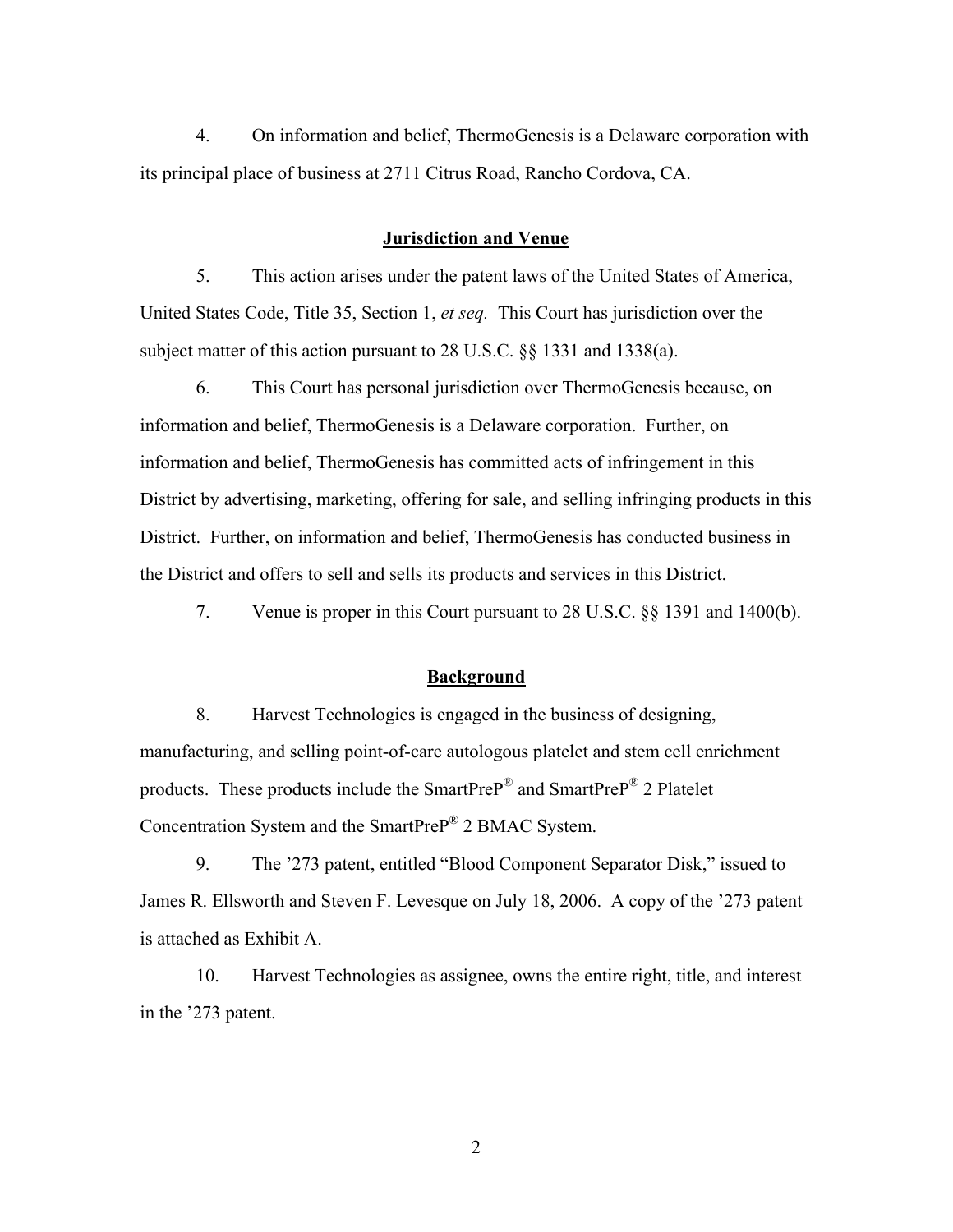11. The '272 patent, entitled "Blood Components Separator Disk," issued to James R. Ellsworth and Steven F. Levesque on June 16, 2009. A copy of the '272 patent is attached as Exhibit B.

12. Harvest Technologies as assignee, owns the entire right, title, and interest in the '272 patent.

13. ThermoGenesis makes, uses, offers to sell, and sells the Res-Q 60 System. The Res-Q 60 BMC/PRP devices are point-of-care systems designed for the preparation of cell concentrates, including stem cells, from bone marrow aspirates, and platelet-rich plasma, from whole blood.

14. In 2008, SpineSmith, LP, ("SpineSmith") was a distributor of Harvest Technologies' SmartPreP® BMAC products. On information and belief, in the summer and fall of 2008, principals and employees of SpineSmith assisted ThermoGenesis in understanding all functional aspects of Harvest Technologies' SmartPreP® BMAC products, including information related to the anticoagulant drug dosages used with the system and information related to the design of the packaging, product sterility, and other know-how related to the practical use of Harvest Technologies' SmartPreP® BMAC products. On information and belief, this information was beneficial to ThermoGenesis and assisted ThermoGenesis in its effort to develop and commercialize the Res-Q 60 System.

15. In October 2008, at the North American Spine Society Annual Conference in Toronto, Canada, Mr. Brian Mosley, a Harvest Technologies employee, on a confidential basis, presented SpineSmith with a sample of a new SmartPreP® BMAC product then being developed by Harvest Technologies which was not yet available in the commercial marketplace. On information and belief, approximately one week later, Mr. Kevin Dunworth, SpineSmith's founder, delivered a sample of this new product to ThermoGenesis to enable ThermoGenesis to understand the type of product it would need to be able to compete in the marketplace, to assist ThermoGenesis in its efforts to develop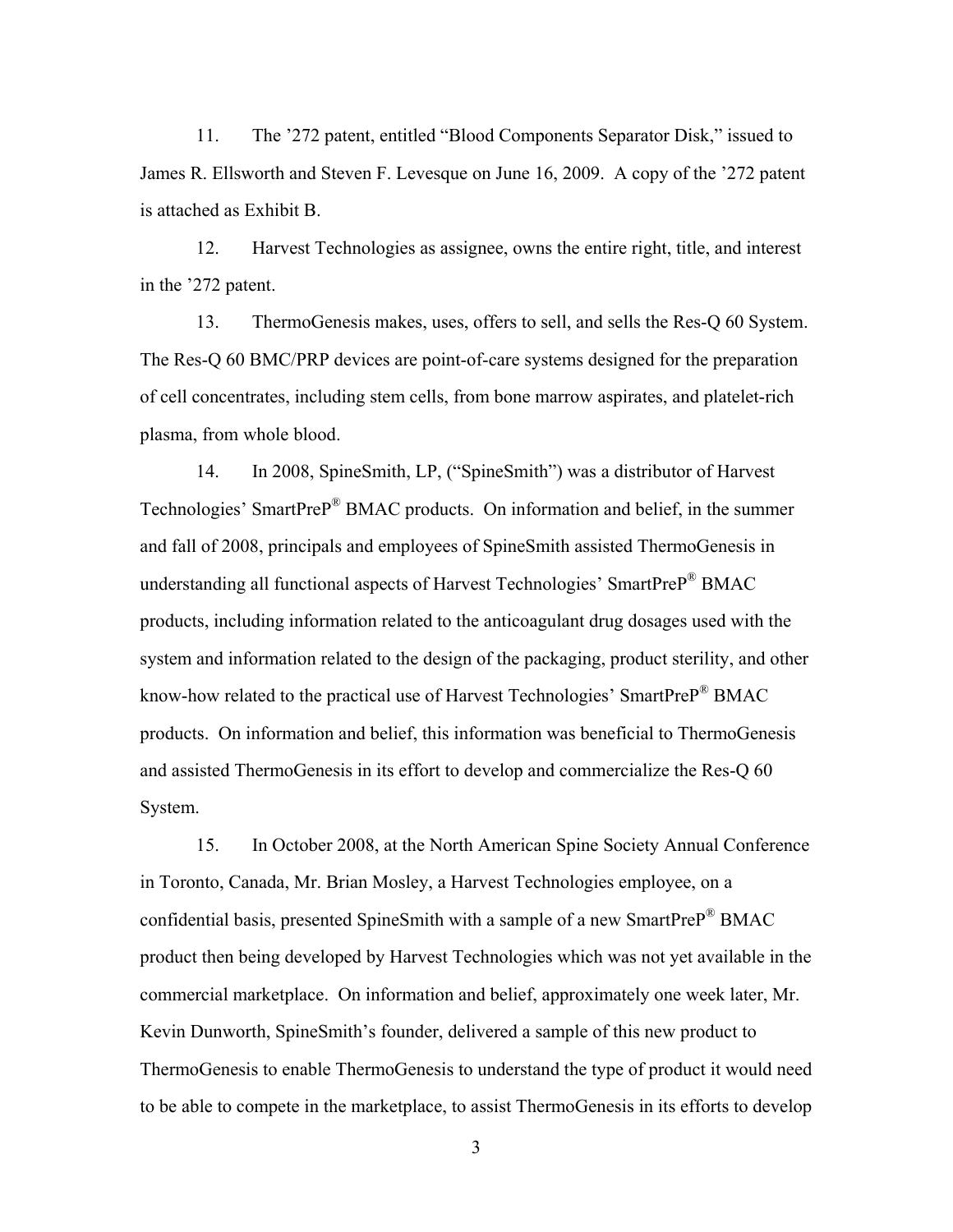and commercialize the Res-Q 60 System, and to copy features of the Harvest Technologies product.

16. ThermoGenesis identified Harvest Technologies' SmartPreP<sup>®</sup> System as a major competitor of its Res-Q 60 System in its Annual Reports for 2009 and 2010 and Harvest Technologies' SmartPreP<sup>®</sup> 2 System as a major competitor of its Res-Q 60 System in its Annual Reports for 2011 and 2012.

17. ThermoGenesis has infringed and continues to infringe claims of the '273 patent, both directly and indirectly, and will continue to do so unless enjoined.

18. ThermoGenesis has infringed and continues to infringe claims of the '272 patent, both directly and indirectly, and will continue to do so unless enjoined.

# **COUNT I (Infringement of U.S. Patent No. 7,077,273)**

19. Paragraphs 1 to 18 of this Complaint are incorporated herein as set forth above.

20. ThermoGenesis has had actual knowledge of the '273 patent, at least since the filing of this Complaint.

21. On information and belief, ThermoGenesis is directly infringing and actively inducing others to infringe the '273 patent by making, using, offering to sell, and/or selling within the United States its Res-Q 60 System and will continue to do so unless enjoined by this Court.

22. On information and belief, the '273 patent is directly infringed by at least ThermoGenesis' own use, testing, and promotion of the Res-Q 60 System and also by direct and indirect customers of ThermoGenesis who use the Res-Q 60 System in a manner that directly infringes one or more claims of the '273 patent. ThermoGenesis'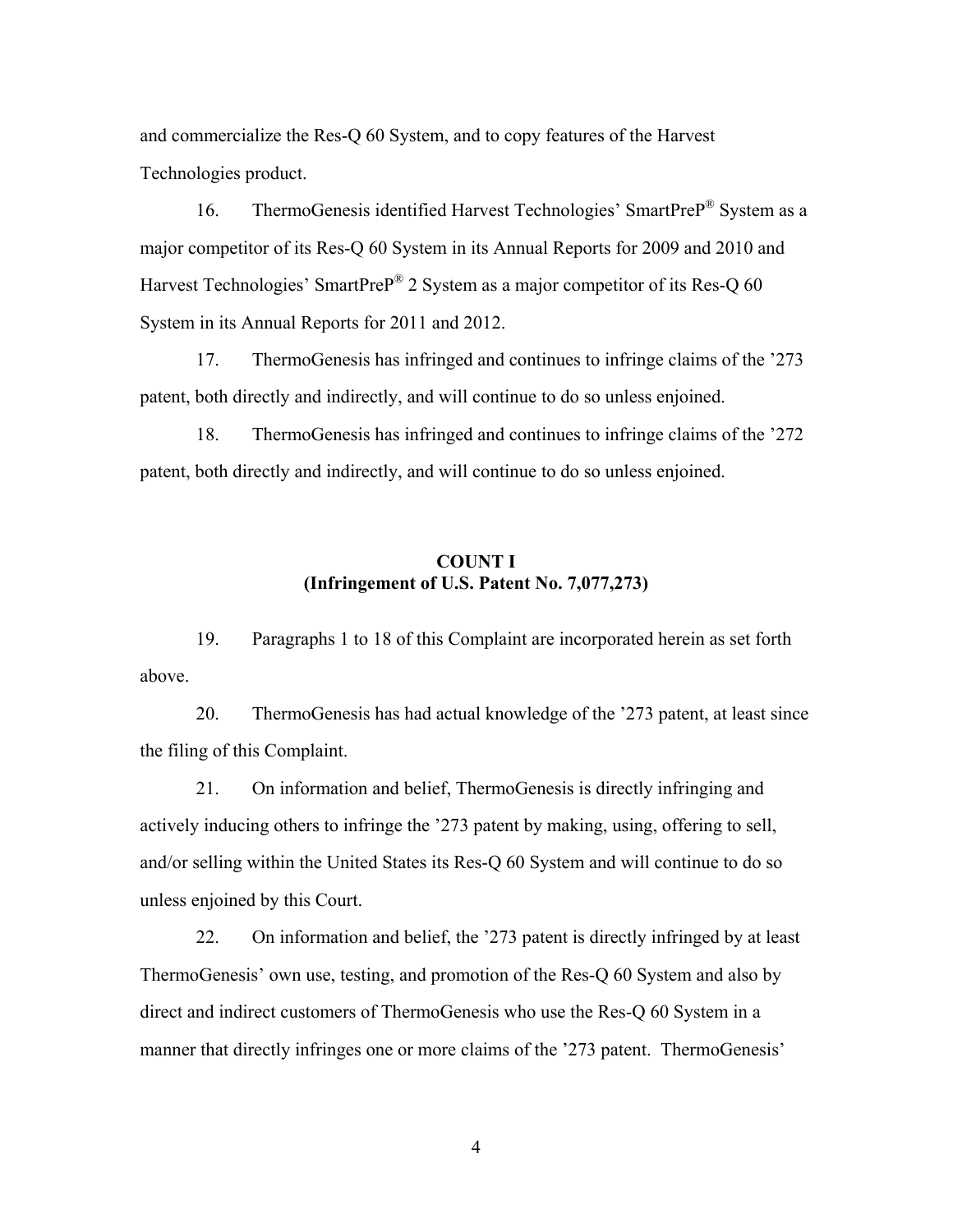customers directly infringe the '273 patent at least when they use the Res-Q 60 System to concentrate stem cells from bone marrow aspirates.

23. On information and belief, ThermoGenesis specifically intends the Res-Q 60 System to be used in a manner that directly infringes the '273 patent. On information and belief, ThermoGenesis' actions have, at a minimum, shown willful blindness or indifference to the '273 patent. On information and belief, ThermoGenesis induces its customers to directly infringe the '273 patent by promoting, advertising, and instructing distributors and customers on how to use the Res-Q 60 System to concentrate stem cells from bone marrow aspirates. ThermoGenesis' promotion, advertising, and instruction efforts that induce infringement of one or more of the claims of the '273 patent include, at a minimum, a video presentation on its website titled "Res-Q™ 60 BMC Instructional Video" and documents on its website titled "Res-Q™ 60 BMC Literature" and "Res-Q™ 60 BMC Brochure." A copy of the Res-Q<sup>TM</sup> 60 BMC Brochure is attached as Exhibit C.

24. On information and belief, ThermoGenesis' direct and indirect customers follow ThermoGenesis' promotion, advertising, and/or instructions and when they do so, they directly infringe the '273 patent. ThermoGenesis is aware and intends that its customers will and do follow ThermoGenesis' instructions for use of the Res-Q 60 System, and in doing so such customers are using a system that includes each limitation of claims of the '273 patent and, therefore, directly infringes claims of the '273 patent.

25. On information and belief, ThermoGenesis will continue to directly and indirectly infringe the '273 patent unless enjoined by the Court.

26. The infringement of the '273 patent has caused, and will continue to cause, Harvest Technologies irreparable injury and damage unless ThermoGenesis is enjoined from its infringement.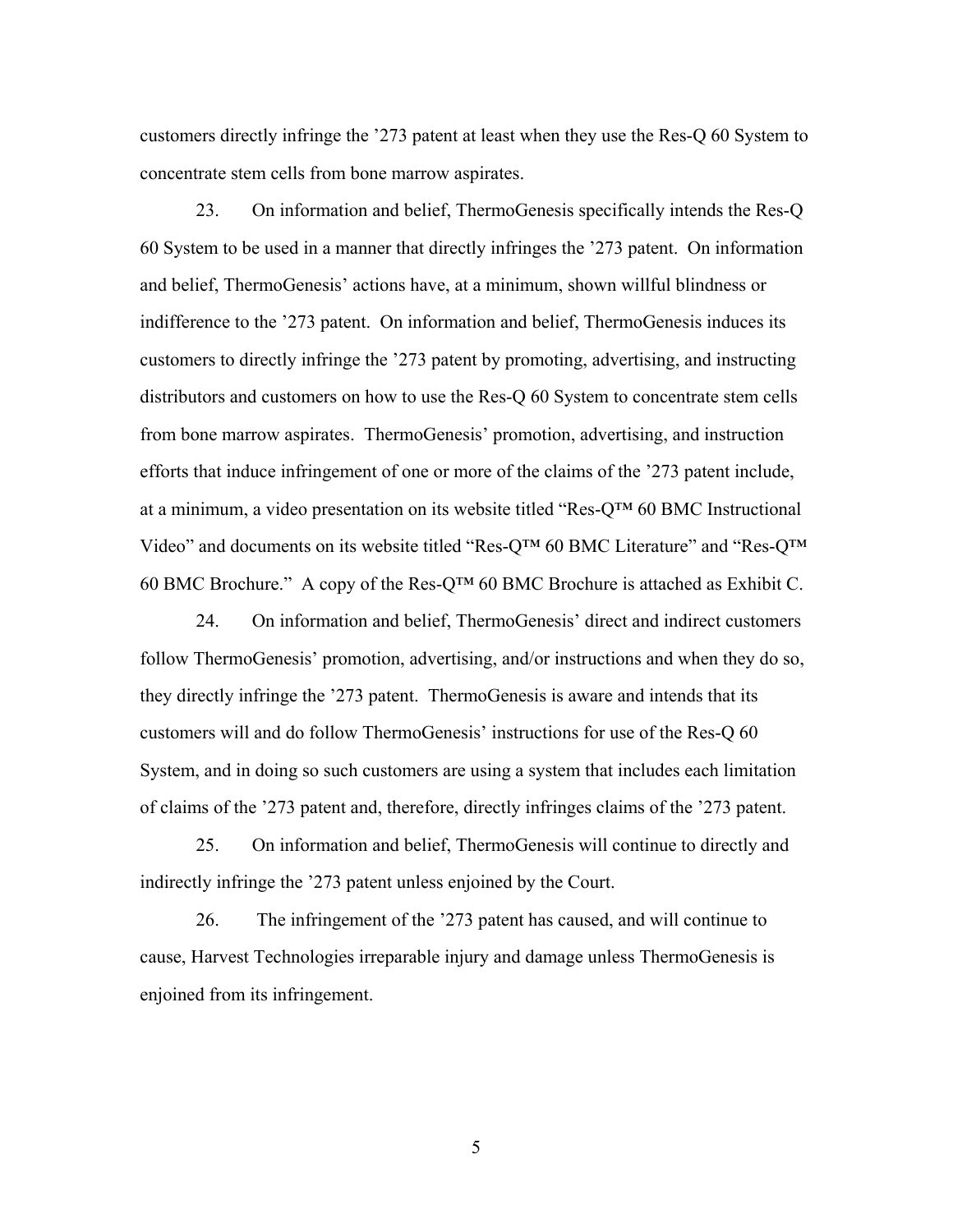## **COUNT II (Infringement of U.S. Patent No. 7,547,272)**

27. Paragraphs 1 to 26 of this Complaint are incorporated herein as set forth above.

28. ThermoGenesis has had actual knowledge of the '272 patent, at least since the filing of this Complaint.

29. On information and belief, ThermoGenesis is directly infringing and actively inducing others to infringe the '272 patent by making, using, offering to sell, and/or selling within the United States its Res-Q 60 System and will continue to do so unless enjoined by this Court.

30. On information and belief, the '272 patent is directly infringed by at least ThermoGenesis' own testing and promotion of the Res-Q 60 System in a manner that directly infringes one or more claims of the '272 patent. ThermoGenesis' customers directly infringe one or more claims of the '272 patent at least when they use the Res-Q 60 System to concentrate stem cells from bone marrow aspirates.

31. On information and belief, ThermoGenesis specifically intends the Res-Q 60 System to be used in a manner that directly infringes the '272 patent. On information and belief, ThermoGenesis' actions have, at a minimum, shown willful blindness or indifference to the '272 patent. On information and belief, ThermoGenesis induces its customers to directly infringe the '272 patent by promoting, advertising, and instructing distributors and customers on how to use the Res-Q 60 System to concentrate stem cells from bone marrow aspirates. ThermoGenesis' promotion, advertising, and instruction efforts that induce infringement of one or more of the claims of the '272 patent include, at a minimum, product packaging, video presentations on its website, and product instruction for use on its website. ThermoGenesis' promotion, advertising, and instruction efforts include, at a minimum, a video presentation on its website titled "Res-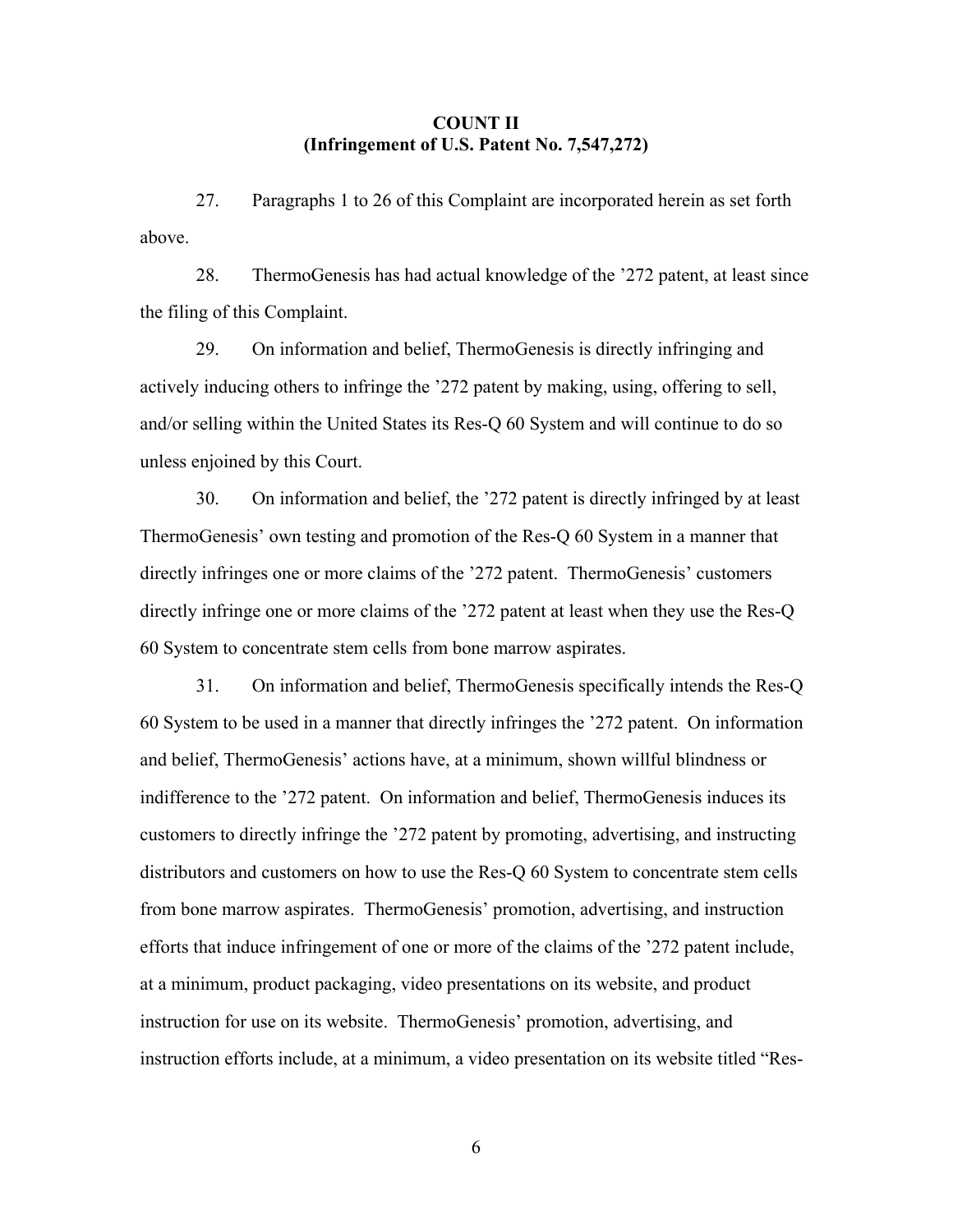$Q^{TM}$  60 BMC Instructional Video" and documents on its website titled "Res- $Q^{TM}$  60 BMC Literature" and "Res-Q™ 60 BMC Brochure."

32. On information and belief, ThermoGenesis' direct and indirect customers follow ThermoGenesis' promotion, advertising, and/or instructions and when they do so, they directly infringe the '272 patent. ThermoGenesis is aware and intends that its customers will and do follow ThermoGenesis' instructions for use of the Res-Q 60 System, and in doing so such customers will perform each limitation of claims of the '272 patent and will directly infringe claims of the '272 patent.

33. On information and belief, ThermoGenesis will continue to directly infringe the '272 patent and induce infringement of the '272 patent unless enjoined by the Court.

34. The infringement of the '272 patent has caused, and will continue to cause, Harvest Technologies irreparable injury and damage unless ThermoGenesis is enjoined from its infringement.

## **Prayer for Relief**

Wherefore, Plaintiff requests the following relief:

A. Judgment against ThermoGenesis as to infringement of the '273 patent;

B. Judgment against ThermoGenesis as to infringement of the '272 patent;

C. An order enjoining, preliminarily and permanently, ThermoGenesis, its officers, servants, employees, attorneys, and all persons in active concert or participation with them, from making, using, selling or, offering for sale products which infringe the '273 patent;

D. An order enjoining, preliminarily and permanently, ThermoGenesis, its officers, servants, employees, attorneys, and all persons in active concert or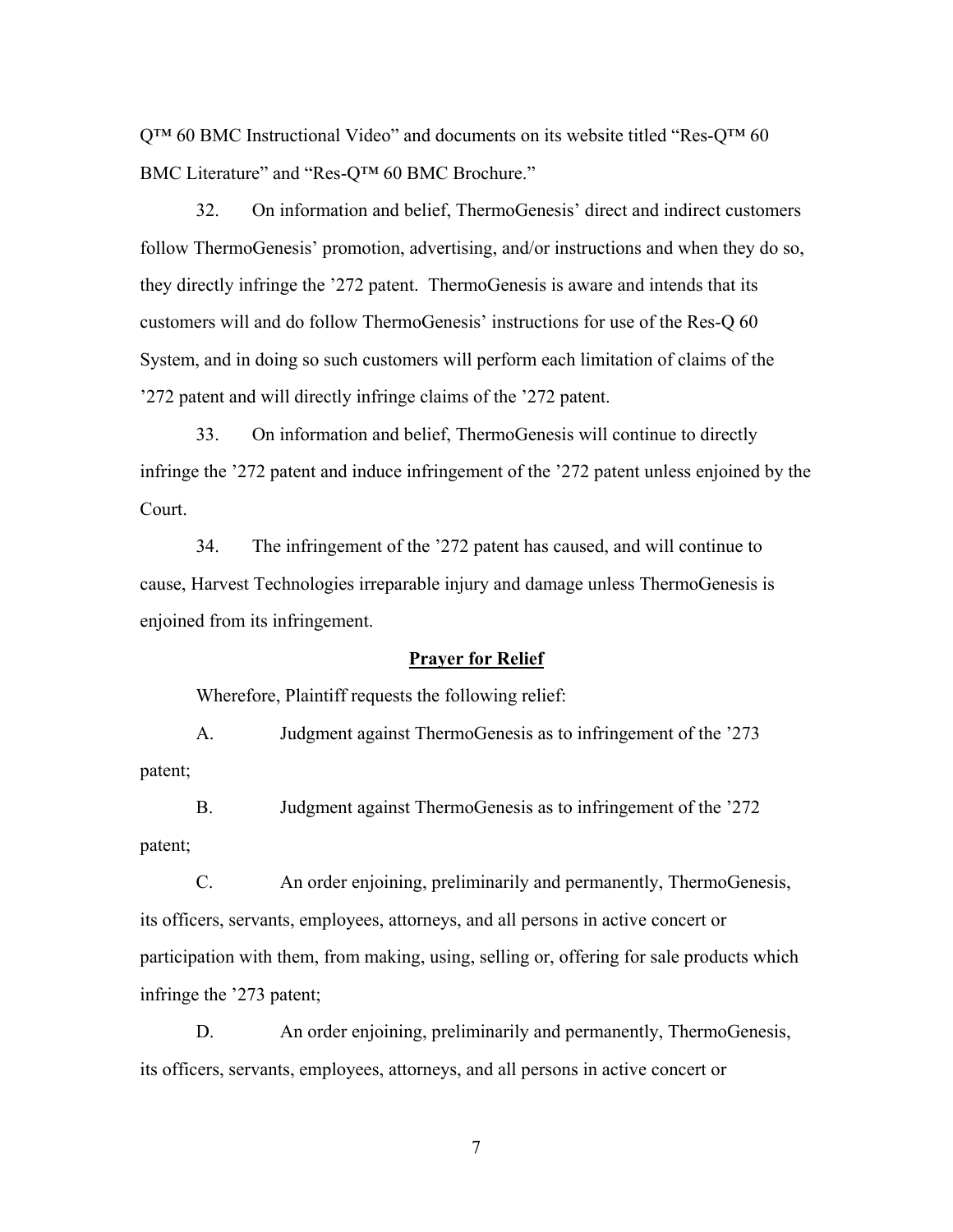participation with them, from making, using, selling or, offering for sale products which infringe the '272 patent;

E. Award Harvest Technologies damages adequate to compensate it for ThermoGenesis' infringement of the '273 patent;

F. Award Harvest Technologies damages adequate to compensate it for ThermoGenesis' infringement of the '272 patent;

G. Find that ThermoGenesis' infringement has been willful and increase the damages awarded to Plaintiff to three times the amount assessed, pursuant to 35 U.S.C. § 284;

H. Award Plaintiff its prejudgment interest on their damages and their costs, pursuant to 35 U.S.C. § 284;

I. Make a post-judgment equitable accounting of damages for the period of infringement of the '273 patent following the period of damages established by Harvest Technologies at trial;

J. Make a post-judgment equitable accounting of damages for the period of infringement of the '272 patent following the period of damages established by Harvest Technologies at trial;

K. If a permanent injunction is not granted, make a judicial determination of the conditions of future infringement such as a royalty bearing compulsory license or such other relief as the Court deems appropriate;

L. Find that this is an exceptional case pursuant to 35 U.S.C. § 285;

M. Award prejudgment interest, costs and disbursements, and attorney fees; and

N. Award Plaintiff any such other and further relief as the Court may deem just and proper.